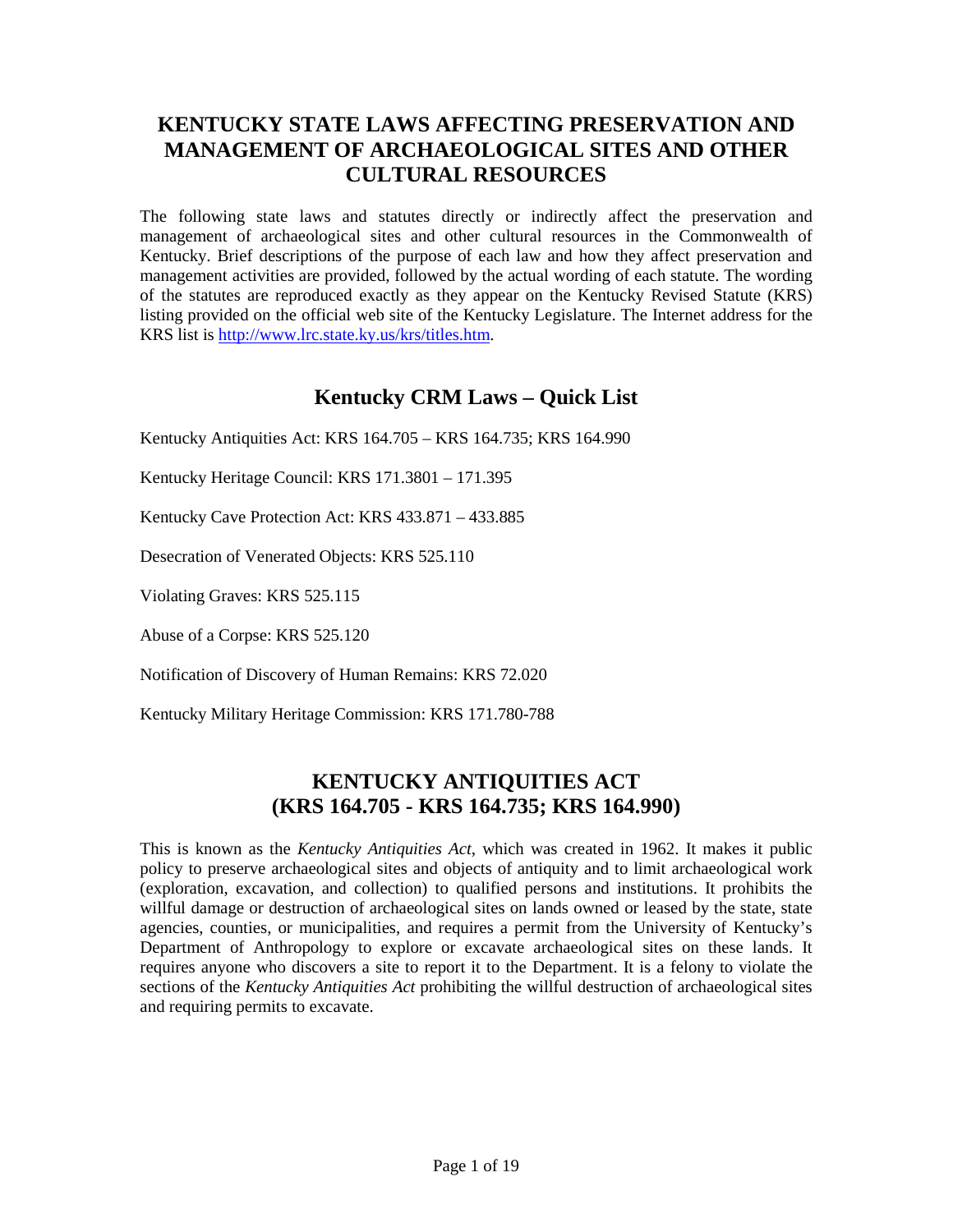### **164.705 Declaration of policy.**

It is hereby declared to be the public policy of the Commonwealth to preserve archaeological sites and objects of antiquity for the public benefit and to limit exploration, excavation and collection of such matters to qualified persons and educational institutions possessing the requisite skills and purpose to add to the general store of knowledge concerning history, archaeology and anthropology.

**History:** Created 1962 Ky. Acts ch. 278, sec. 1.

## **164.710 Definitions for KRS 164.705 to 164.735.**

As used in KRS 164.705 to 164.735, unless the context otherwise requires:

- (1) "Archaeological site" means any place where articles of value in the scientific study of historic or prehistoric human life and activities may be found, such as mounds, earthworks, forts, mines, burial grounds, graves and village or camp sites of Indians or any aboriginal race or pioneers.
- (2) "Object of antiquity" means a ruin, monument, relic, bone deposit, artifact or any product of human workmanship of Indians or any aboriginal race or pioneers. "Department" means the Department of Anthropology of the University of Kentucky.

**History:** Created 1962 Ky. Acts ch. 278, sec. 2.

### **164.715 Prohibition.**

No person shall willfully injure, destroy or deface any archaeological site or object of antiquity situated on lands owned or leased by the Commonwealth or any state agency or any political subdivision or municipal corporation of the Commonwealth.

**History:** Created 1962 Ky. Acts ch. 278, sec. 3.

### **164.720 Permit required to excavate.**

- (1) No person shall explore, excavate, appropriate or remove from land owned or leased by the Commonwealth or any state agency or any political subdivision or municipal corporation of the Commonwealth, any archaeological site or object of antiquity without first obtaining a permit from the Department of Anthropology upon the recommendation of the agency owning or having control of the land upon which the same is situated.
- (2) If exploration or excavation of archaeological sites and the finding and gathering of objects of antiquity is undertaken for the benefit of reputable museums, universities, colleges or other recognized scientific or educational institutions with a view to promoting the knowledge of archaeology or anthropology, permits shall be regularly granted.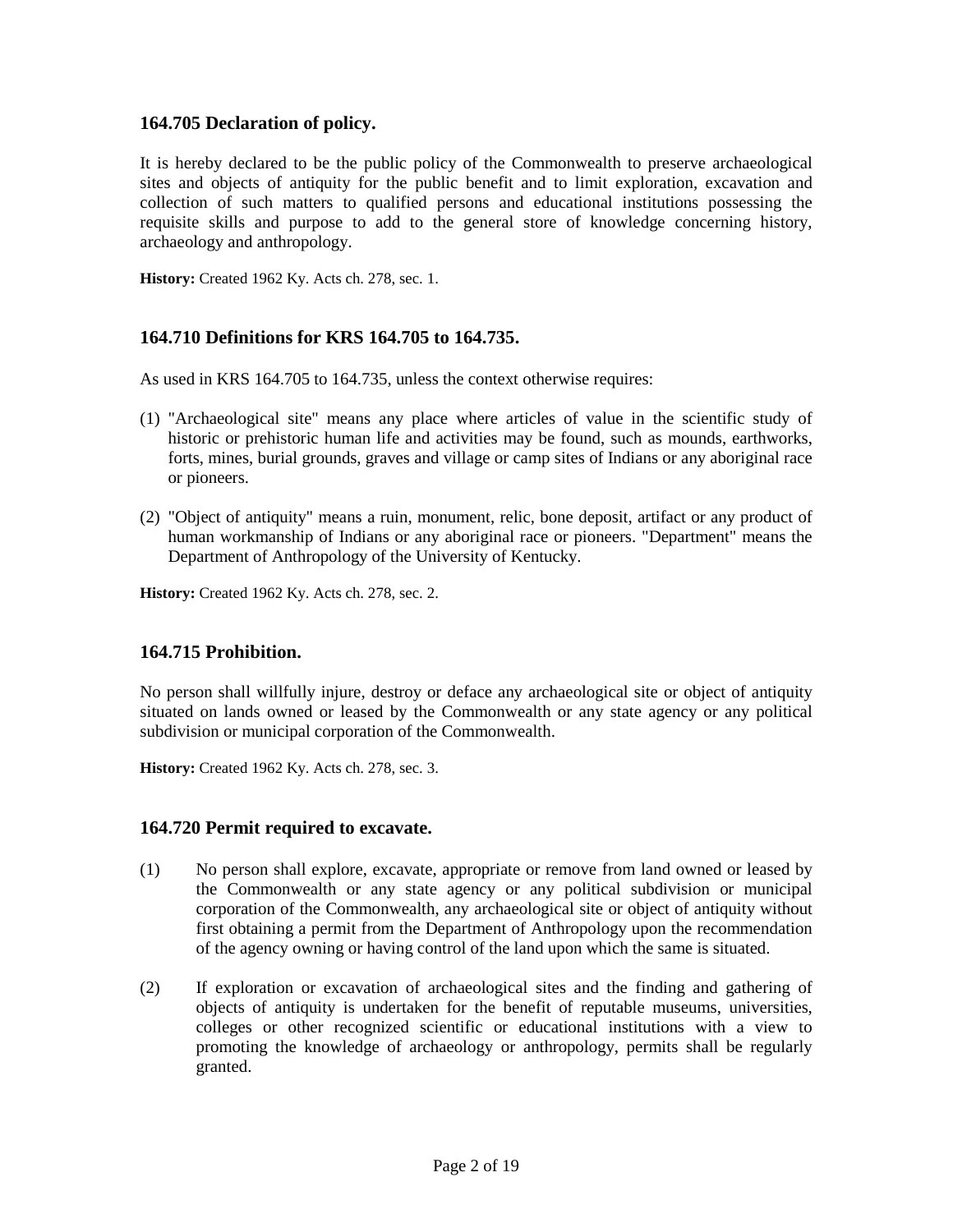(3) Each permit issued by the department under this section shall accurately describe the location and sites of the ruins or deposits where the exploration or excavation is to be conducted and shall authorize such actions only at such location. The permit shall be upon such conditions as the department shall deem advisable for maximum effective exploration with a minimum of injury to the surrounding terrain. Each permit shall terminate upon the following thirty-first day of December, subject to an annual renewal on or before the following January 15. However, any permit may be revoked by the department at any time upon finding that explorations or excavations authorized by the permit are not being conducted lawfully or properly in accordance with its terms.

**History:** Created 1962 Ky. Acts ch. 278, sec. 4.

## **164.725 Authority to mark locations.**

The department may designate archaeological sites and objects of antiquity and cause to be posted at the locations thereof appropriate signs or markers.

**History:** Created 1962 Ky. Acts ch. 278, sec. 5.

### **164.730 Report discovery.**

Any person who discovers an archaeological site or object of antiquity in the course of construction work or otherwise shall report such discovery to the department.

**History:** Created 1962 Ky. Acts ch. 278, sec. 6.

### **164.735 Authority to contract with private owner.**

The department may enter into contracts or cooperative agreements with private landowners relating to the preservation and proper exploration of any archaeological site or object of antiquity situated on such private land. The department may acquire, with any funds available to it for such purpose, title to any real estate upon which is located an archaeological site or object of antiquity which the department determines it is important to be preserved.

**History:** Created 1962 Ky. Acts ch. 278, sec. 7.

### **164.990 Penalties.**

- (1) Any person who violates the provisions of KRS 164.715 or subsection (1) of KRS 164.720 is guilty of a Class D felony, and in addition thereto shall forfeit to the state all equipment used in committing the offense for which such person is convicted.
- (2) Any person who violates the provisions of KRS 164.980 shall be guilty of a Class B misdemeanor.
- (3) Any person who violates KRS 164.377 shall be guilty of a Class A misdemeanor.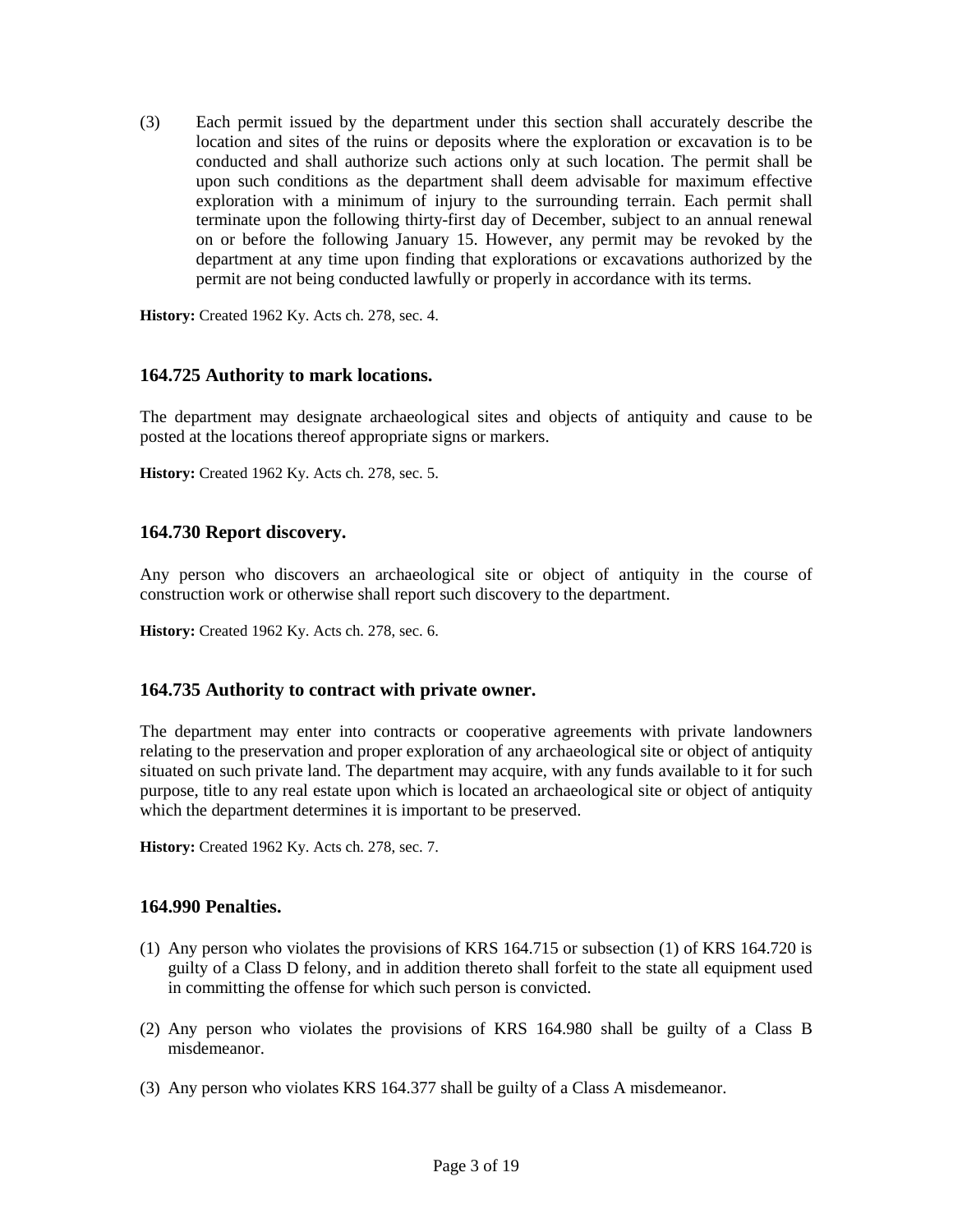(4) Any person who knowingly violates the provisions of KRS 164.376, or who knowingly nduces another, directly or indirectly, to violate the provisions of KRS 164.376, shall be fined not less than five hundred dollars (\$500), nor more than one thousand five hundred dollars (\$1,500).

**Effective:** July 14, 2000

**History:** Amended 2000 Ky. Acts ch. 191, sec. 2, effective July 14, 2000. – Amended 1992 Ky. Acts ch. 463, sec. 19, effective July 14, 1992. -- Amended 1988 Ky. Acts ch. 120, sec. 1, effective March 30, 1988; and ch. 148, sec. 2, effective July 15, 1988. -- Amended 1974 Ky. Acts ch. 406, sec. 306, effective January 1, 1975. -- Amended 1972 Ky. Acts ch. 367, sec. 7(2). -- Amended 1962 Ky. Acts ch. 278, sec. 8. -- Created 1960 Ky. Acts ch. 92, sec. 6.

## **KENTUCKY HERITAGE COUNCIL (KRS 171.3801 - KRS 171.395)**

These statutes formally created the Kentucky Heritage Council, the state agency whose purpose it is to preserve and protect all meaningful vestiges of Kentucky's heritage, including archaeological sites. The Council maintains an inventory of all archaeological sites recorded in the state, and maintains lists of sites with state or national significance. The director is the State Historic Preservation Officer, a role created by the 1966 National Historic Preservation Act. Thus, the Council administrates the activities related to this act, most importantly for archaeological sites, the National Register of Historic Places and the review and oversight responsibilities that ensure compliance with federal cultural resource management laws and regulations.

## **171.3801 Kentucky Heritage Council -- Members -- Officers -- Meetings -- Heritage division-- Reorganization prohibited.**

- (1) There is established the Kentucky Heritage Council (hereinafter referred to as "the council") which shall perform the functions specified in KRS 171.381.
- (2) The membership of the council shall consist of not more than sixteen (16) members who have an interest in the preservation and protection of Kentucky's heritage. On or before September 15, 1982, the Governor shall appoint not more than four (4) members for a term of one (1) year, not more than four (4) members for a term of two (2) years, not more than four (4) members for a term of three (3) years, and not more than four (4) members for a term of four (4) years. Thereafter, the Governor shall make all appointments for a term of four (4) years.
- (3) Council members shall receive no compensation for their services but may be reimbursed for actual and necessary expenses incurred in the performance of their duties.
- (4) From the council membership the Governor shall appoint a chairman and a vice chairman of the council. The council may elect by majority vote other officers deemed necessary.
- (5) The council shall meet at the call of the chairman, but not less often than twice during each calendar year. A majority of the members appointed to the council shall constitute a quorum.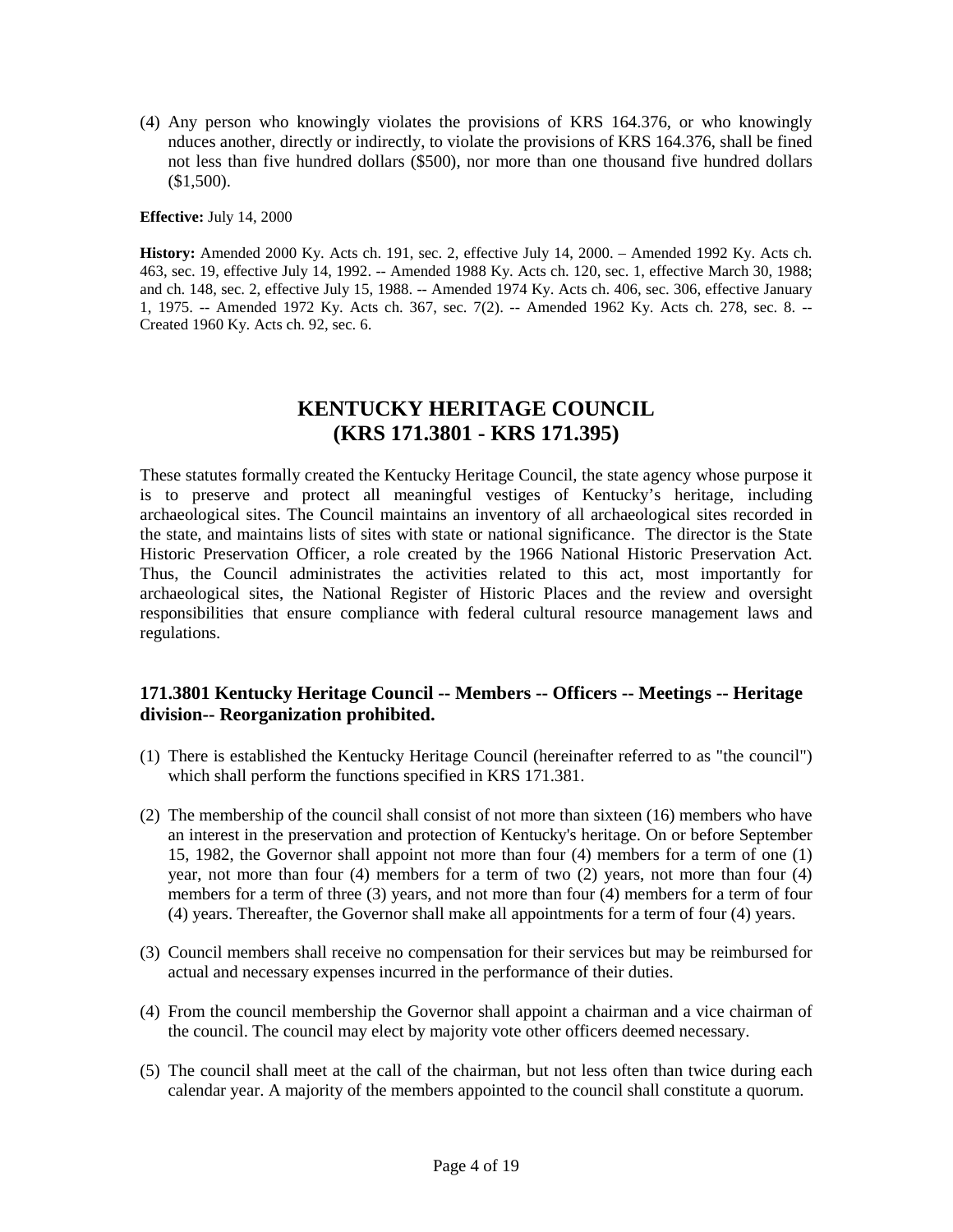- (6) The council shall be attached to the Education, Arts, and Humanities Cabinet for administrative purposes.
- (7) The Heritage Council shall include a heritage division, whose duties shall include providing staff services needed by the Heritage Council in order to perform its duties under KRS 171.381, including but not limited to preserving and protecting buildings, sites and other landmarks associated with the archaeological, cultural, economic, military, national, political and social aspects of Kentucky's history.
- (8) The heritage division shall be headed by a director appointed by the Governor from a list of three (3) nominees submitted by the Heritage Council; and the Heritage Council and the heritage division shall not be subject to reorganization.

**History:** Amended 1994 Ky. Acts ch. 209, sec. 16, effective July 15, 1994. – Created 1982 Ky. Acts ch. 396, sec. 38, effective July 15, 1982.

### **171.381 Duties and functions of council -- Duties of state historic preservation officer.**

- (1) The heritage council shall be dedicated to the preservation and protection of all meaningful vestiges of Kentucky's heritage for succeeding generations, and in pursuit of this dedication it shall engage in and concern itself with worthy projects and other matters related to the conservation and continuing recognition of buildings, structures, sites, and other landmarks associated with the archaeological, cultural, economic, military, natural, political, or social aspects of Kentucky's history.
- (2) The duties and functions of the council shall be to: (a) Review and recommend appropriate projects and programs to insure the proper recognition, preservation, and protection of matters related to Kentucky's heritage, particularly those in the nature of or associated with real property; (b) Advise, consult, and cooperate generally with state, local, and national officials and agencies to accomplish the purposes to which the council is dedicated, and specifically with the Kentucky Department of Parks and Historical Society in matters of common concern; (c) Encourage, promote, and coordinate historic preservation programs being conducted in Kentucky by other agencies or groups, public and private; and (d) Prepare and maintain an inventory or survey of Kentucky's resource of historic buildings, sites, structures, and other landmarks, and list in an official roll those such landmarks which possess statewide or national significance.
- (3) The council may: (a) Accept grants or other funds or property from any available source, public or private; (b) Employ, with the approval of the Governor, such staff as may be necessary. Any member of such staff shall be entitled to compensation under KRS Chapter 18A, and may be reimbursed for necessary and actual expenses in accordance with the provisions of KRS Chapters 44 and 45; (c) Enter into such contractual relationships as may be necessary; (d) Acquire real property, by gift or devise or by purchase pursuant to the provisions of KRS 45A.045, and hold the same in the name of the Commonwealth for the use and benefit of the council; (e) Initiate its own projects of an appropriate nature, and undertake or otherwise engage in joint projects with other agencies or groups, public or private; and (f)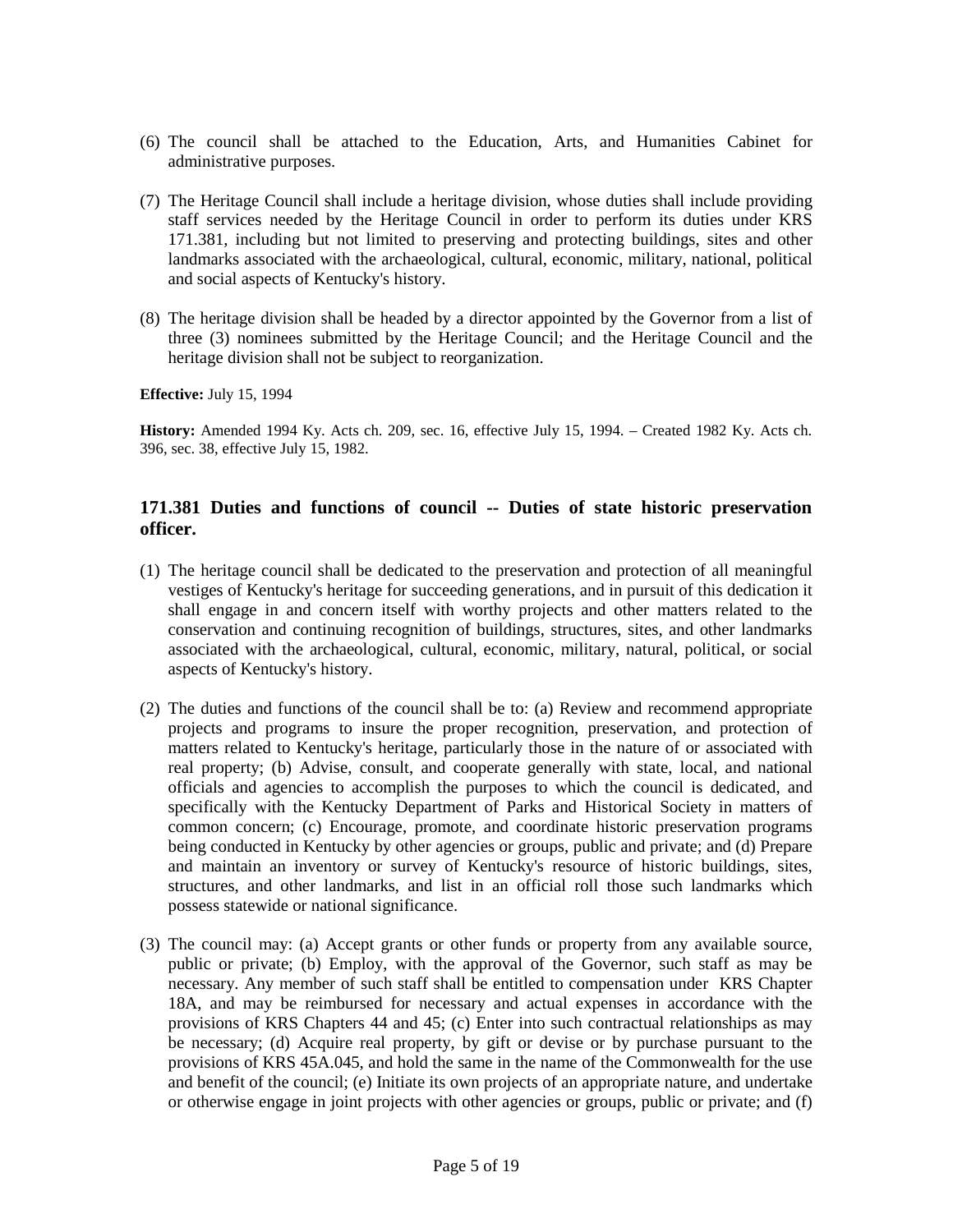Adopt such rules and regulations as may be necessary and incidental to the performance of the council's duties and functions.

- (4) The receipt, control, and expenditure of funds shall be subject to the general provisions of the Kentucky Revised Statutes governing financial administration of all state agencies.
- (5) No provision of this section shall be construed as repealing any of the laws of the Commonwealth relating to the preservation, protection, and recognition of historical matters, but shall be held and construed as ancillary and supplemental thereto.
- (6) The council shall receive applications, interview and recommend to the Governor three (3) persons as nominees for appointment as the director of the Heritage Division, Education, Arts, and Humanities Cabinet. The director of the Heritage Division shall be the state historic preservation officer.
- (7) The responsibilities of the state historic preservation officer shall include:
	- (a) Development for the State Historic Preservation Program;
	- (b) Direction of a comprehensive statewide survey of historic properties;
	- (c) Nomination of historic properties to the National Register of Historic Places;
	- (d) Cooperation in the development of effective working relationships with federal, state, and local agencies that participate in the management of historic properties and in project planning that may affect historic properties;
	- (e) Cooperation in the integration of historic preservation planning with all levels of planning;
	- (f) Cooperation in the development and maintenance of a review procedure for publicly funded, assisted, and licensed undertakings that may affect historic properties within the state;
	- (g) Participation in the review of federal, federally assisted, and federally licensed undertakings that may affect historic properties included in or eligible for inclusion in the National Register under Section 106 of the National Historic Preservation Act and Executive Order 11593;
	- (h) Assisting federal agencies in fulfilling their historic preservation responsibilities under federal law and regulations;
	- (i) Liaison with organizations of professional archaeologists, historians, architects, architectural historians, planners, and others concerned with historic preservation;
	- (j) Development and operation of a program of public information and education concerning the preservation program;
	- (k) Administration of the grants program within the state;
	- (l) Preparation and maintenance of a comprehensive statewide historic preservation plan; and
	- (m) The immediate transmittal to the Department of Parks and to the Commonwealth's Railtrail Development Office in the Department for Local Government of any information received from a railroad or other person having an ownership interest in a railroad corridor pertaining to a proposed or pending action or proceeding to obtain federal authority for the regulatory abandonment of that railroad corridor.

#### **Effective:** July 14, 2000

**History:** Amended 2000 Ky. Acts ch. 338, sec. 8, effective July 14, 2000. – Amended 1994 Ky. Acts ch. 209, sec. 17, effective July 15, 1994. -- Amended 1990 Ky. Acts ch. 496, sec. 54, effective July 13, 1990. --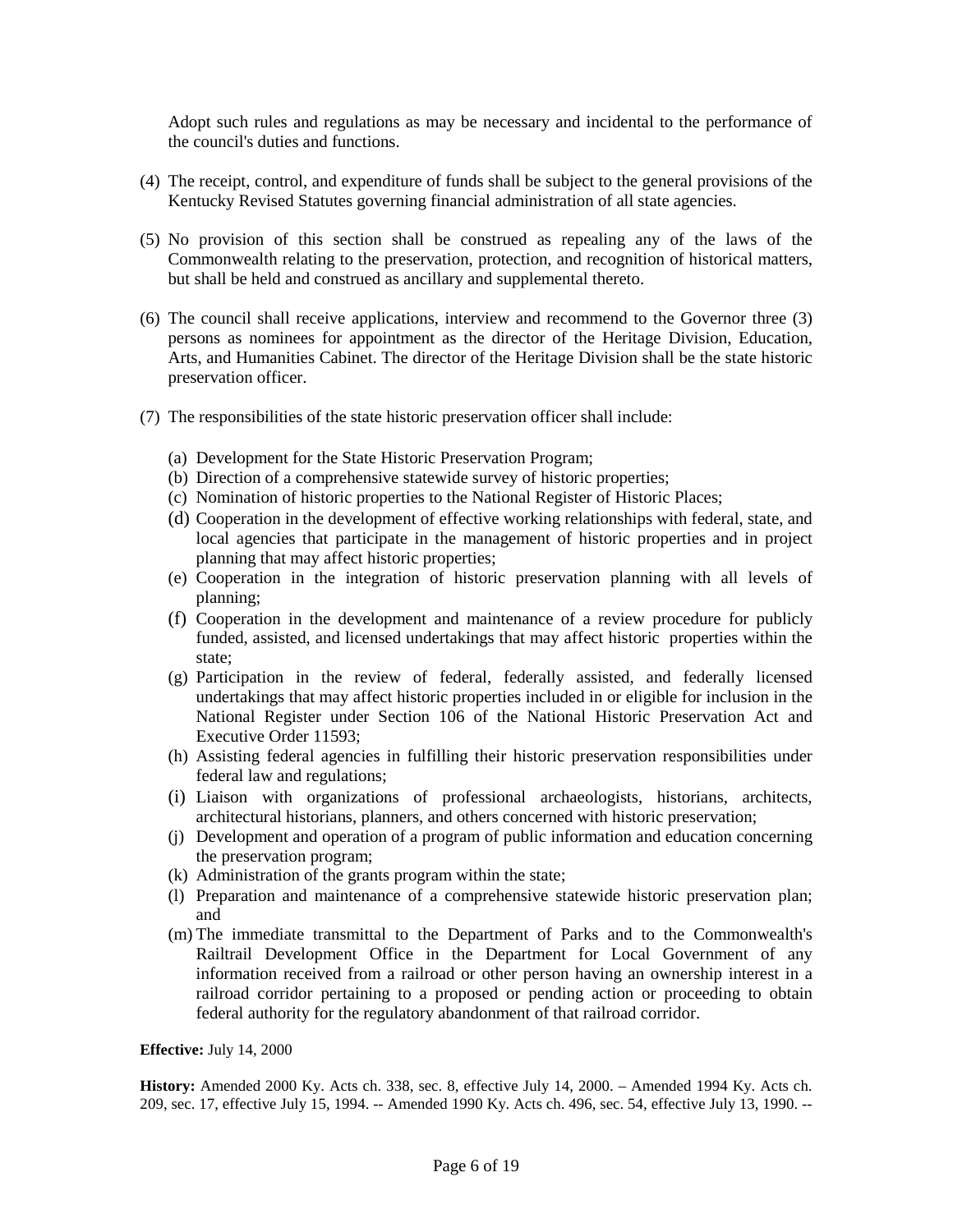Amended 1984 Ky. Acts ch. 142, sec. 1, effective July 13, 1984. -- Amended 1982 Ky. Acts ch. 396, sec. 39, effective July 15, 1982. -- Amended 1978 Ky. Acts ch. 154, sec. 13, effective June 17, 1978. -- Amended 1976 Ky. Acts ch. 32, sec. 1. -- Created 1966 Ky. Acts ch. 87, sec. 3.

## **171.382 Proposed nomination to National Register of Historic Places -- Notice -- Hearing.**

- (1) Prior to deciding whether to nominate a district, site, building, or object to the National Register of Historic Places created by the National Historic Preservation Act of 1966, the Kentucky Historic Preservation Review Board and the Kentucky Heritage Commission shall afford persons desiring to comment on the proposed nomination the opportunity to be heard by the board, in accordance with subsection (2) of this section.
- (2) The Kentucky Heritage Commission shall give public notice of the proposed nomination of any district, site, building, or object to the National Register of Historic Places before such nomination is presented to the Kentucky Historic Preservation Review Board. The notice shall be published in the county in which the district, site, building, or object is located in accordance with KRS Chapter 424, except that the notice shall be published only one (1) time, at least thirty (30) days prior to the review board's consideration of the nomination. The notice shall state the time and place of the meeting at which the nomination is to be considered and shall indicate that any person desiring to be heard by the historic preservation review board shall be afforded the opportunity to comment on the proposed nomination.

**History:** Created 1976 Ky. Acts ch. 22, sec. 1.

### **171.383 Designation of covered wooden bridges as shrines.**

All covered wooden bridges within the state shall be designated as state shrines by the heritage division according to the procedures of the agency. Each covered wooden bridge shall be identified as such by an official marker placed by the Kentucky Historical Society.

**Effective:** July 15, 1982

**History:** Amended 1982 Ky. Acts ch. 396, sec. 40, effective July 15, 1982. -- Amended 1976 Ky. Acts ch. 170, sec. 1. -- Created 1974 Ky. Acts ch. 364, sec. 1.

### **171.384 Historic preservation review board created -- Members -- Compensation.**

- (1) There is hereby established the Kentucky Historic Preservation Review Board, which shall aid and advise the heritage division in the selection of historic sites and all duties pursuant to Public Law 89-665, as amended, and regulations issued pursuant thereto.
- (2) The board shall be composed of eleven (11) members appointed by the Governor; one (1) of whom shall be a professionally recognized historian; one (1) an architect; and one (1) an archaeologist. Each board member shall receive twenty-five dollars (\$25) per diem and necessary expenses for performance of his duties.

**Effective:** July 13, 1984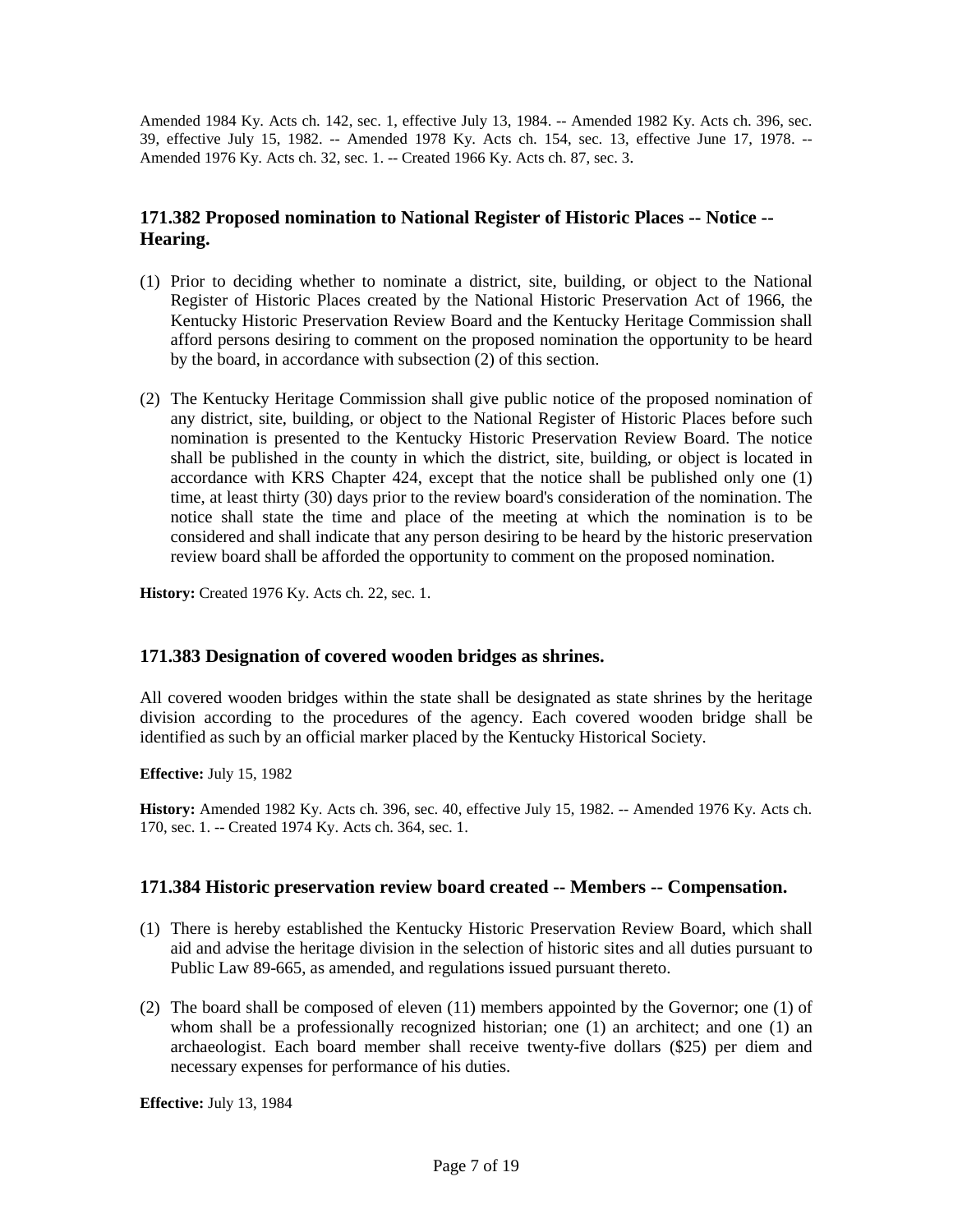**History:** Amended 1984 Ky. Acts ch. 111, sec. 104, effective July 13, 1984. -- Amended 1982 Ky. Acts ch. 396, sec. 41, effective July 15, 1982. -- Created 1978 Ky. Acts ch. 155, sec. 113, effective June 17, 1978.

### **171.387 Commission membership -- Powers -- Personnel.**

- (1) The commission may employ a director, who shall serve as its secretary and at its pleasure, and other technical assistants as may be necessary to carry out its purposes.
- (2) The commission may contract, lease, accept gifts and bequests of money and acquire real and personal property by gift, purchase, devise, or bequests, deemed necessary for the proper development and planning of Washington as a historic town, and may preserve, restore, and administer these properties.

**History:** Created 1974 Ky. Acts ch. 397, sec. 2.

## **171.388 Kentucky Register of Heritage Farms.**

- (1) As used in this section, "structure" means a house, barn, shed, crib, silo, windmill, fence, or cemetery marker.
- (2) The heritage division shall establish the Kentucky Register of Heritage Farms. A heritage farm shall comprise at least forty (40) acres and (a) shall have been owned and farmed by the same family for more than one hundred (100) years or, (b) shall include at least one structure more than fifty (50) years old.
- (3) Designation of a farm as a Kentucky Heritage Farm under this section shall not restrict the sale, alteration, use, or the exercise of any other right of ownership.

**Effective:** July 15, 1982

**History:** Amended 1982 Ky. Acts ch. 396, sec. 42, effective July 15, 1982. -- Created 1980 Ky. Acts ch. 140, sec. 1, effective July 15, 1980.

### **171.390 Report of activities required from commission.**

(1) The commission shall, within two (2) years of June 21, 1974, submit a written report to the Governor and the General Assembly. The report shall set out, in such detail as may be necessary; the property, historic sites, and buildings to be incorporated into the plan; the manner and method by which the property, sites, and buildings may be restored, preserved, maintained, and operated; the amount of money which will have to be expended for the restoration and maintenance of any property; and the sources from which funds may be derived for these purposes. The commission may seek what state and federal funds are available to aid in the development of the plan and the actual restoration and preservation of Washington as a historic town.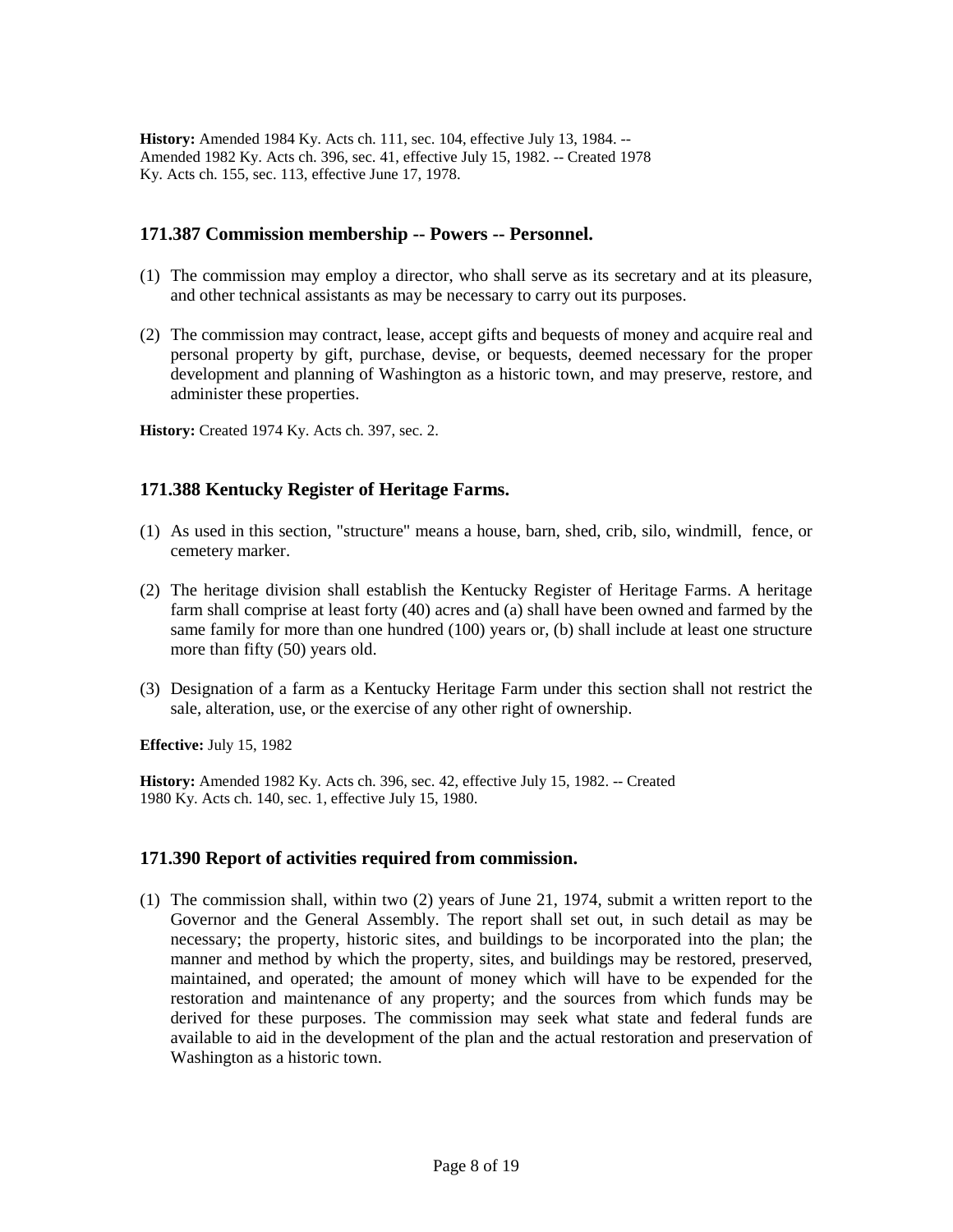(2) The submission of the commission's report, required by subsection (1) of this section, shall not conclude the business for which it is created and the commission may continue to exist and perform its designated functions until such time as the Governor may terminate its existence. Upon termination of the commission, all real and personal property held by the commission, remaining after payment of, or provision for payment of, all debts and liabilities of the commission shall become the property of the Commonwealth of Kentucky for the purposes of the Department of Parks or the property of Old Washington, Incorporated, as determined by the commission.

**History:** Created 1974 Ky. Acts ch. 397, sec. 3.

### **171.395 Official museums.**

- (1) The Thomas Edison Butchertown House in Louisville shall be designated as the official Edison Museum in the Commonwealth of Kentucky.
- (2) The Kentucky Railway Museum shall be designated as the official railway museum in the State of Kentucky.
- (3) The official museums shall be so designated by an official marker erected by the Kentucky Historical Society.

**Effective:** July 15, 1982

**History:** Amended 1982 Ky. Acts ch. 87, sec. 1, effective July 15, 1982 and ch. 396, sec. 43, effective July 15, 1982. -- Created 1980 Ky. Acts ch. 167, sec. 1, effective July 15, 1980.

**Legislative Research Commission Note:** This section was amended by 1982 Acts Ch. 396, Section 43 and by 1982 Acts Ch. 87, Section 1, which are partially in conflict. Effect has been given to the substantive changes made by the General Assembly.

## **Kentucky Cave Protection Act (KRS 433.871 - 433.885)**

The *Kentucky Cave Protection Act* makes it illegal, among other things, to disturb or damage cave surfaces or materials found inside caves, including archaeological remains. Archaeological investigations inside caves cannot be conducted without a permit from the State Archaeologist, and must be carried out under the supervision of the State Archaeologist and the Kentucky Heritage Council. It is a misdemeanor to violate sections of this Act.

### **433.871 Definitions.**

As used in this chapter, the following words shall have the meanings stated unless the context requires otherwise:

(1) "Cave" means any naturally occurring void, cavity, recess, or system of interconnecting passages beneath the surface of the earth containing a black zone including natural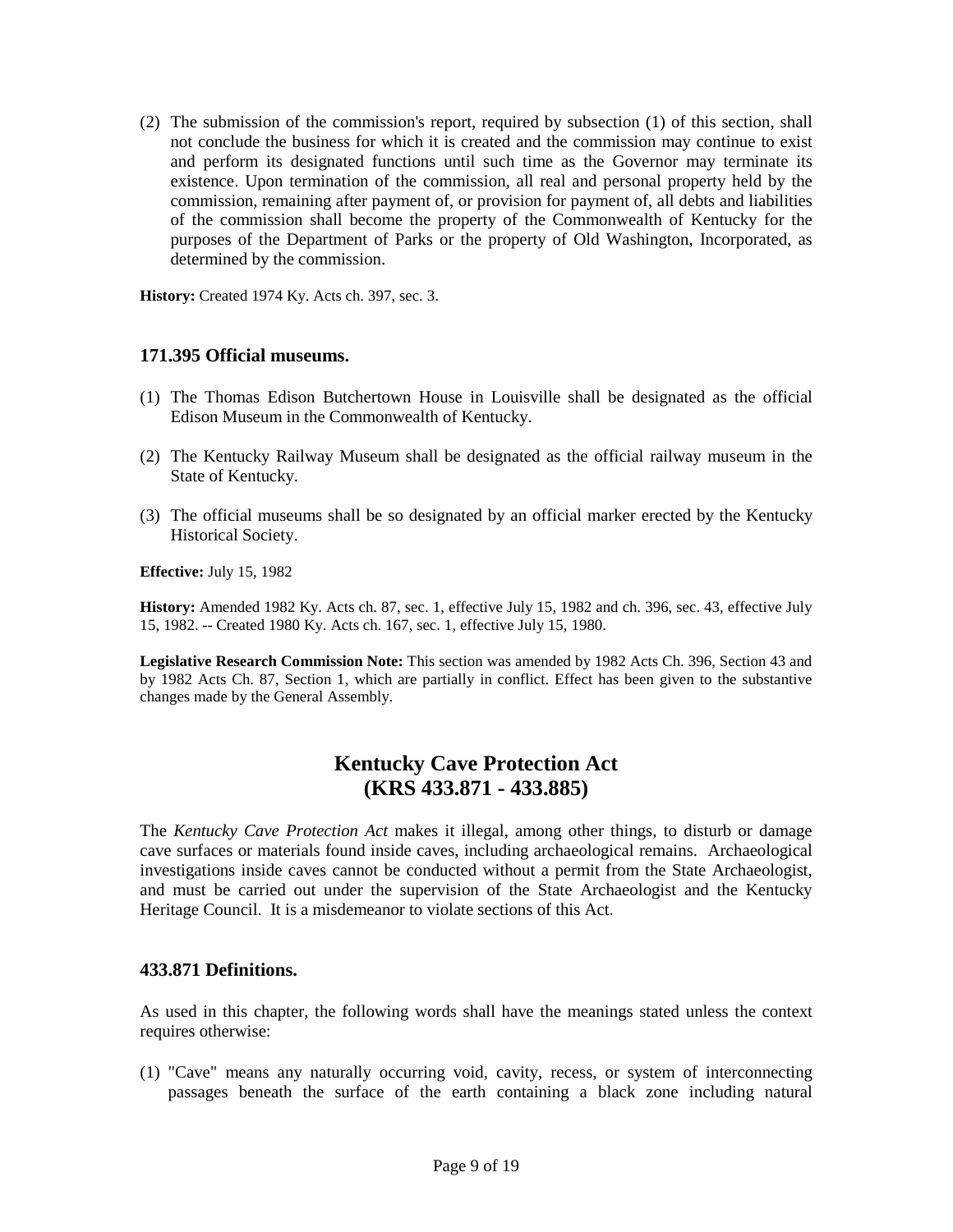subterranean water and drainage systems, but not including any mine, tunnel, aqueduct, or other man-made excavation, which is large enough to permit a person to enter. The term "cave" includes or is synonymous with "cavern."

- (2) "Commercial cave" means any cave utilized by the owner for the purposes of exhibition to the general public, whether as a profit or nonprofit enterprise, wherein a fee for entry is collected.
- (3) "Gate" means any structure or device situated so as to limit or prohibit access or entry to any cave.
- (4) "Person" or "persons" means any individual, partnership, firm, association, trust, or corporation or other legal entity.
- (5) "Owner" means a person who owns title to land wherein a cave is located, including a person who owns title to a leasehold estate in the land and specifically including the Commonwealth and any of its agencies, departments, boards, bureaus, commissions, or authorities as well as counties, municipalities and other political subdivisions of the Commonwealth.
- (6) "Speleothem" means a natural mineral formation or deposit occurring in a cave. This shall include or be synonymous with, but not restricted to stalagmite, stalactite, helectite, shield, anthodite, gypsum flower and needle, angel's hair, soda straw, drapery, bacon, cave pearl, popcorn, coral, rimstone dam, column, palette, flowstone, et cetera.
- (7) "Speleogen" means an erosional feature of the cave boundary and includes or is synonymous with, but not limited to anastomoses, scallops, rills, flutes, spongework, boxwork, and pendants.
- (8) "Material" means all or any part of any archaeological, paleontological, biological, or historical item including, but not limited to, any petroglyph, pictograph, basketry, human remains, tool, beads, pottery, projectile point, remains of historical mining activity or any other occupation, found in any cave.
- (9) "Cave life" means any life form which normally occurs in, uses, visits, or inhabits any cave or subterranean water system, excepting those animals and species covered by any of the game laws of the Commonwealth of Kentucky.
- (10) "Troglobitic" means or refers to any form of cave life specifically adapted to the cave environment and which carries out its entire life cycle in the cave.
- (11) "Troglophilic" means or refers to any form of cave life which, although lacking specific biological adaptations necessary for permanent residence in any cave, carries out at least a portion of its life cycle in the cave.

**Effective:** July 15, 1988

**History:** Created 1988 Ky. Acts ch. 168, sec. 1, effective July 15, 1988.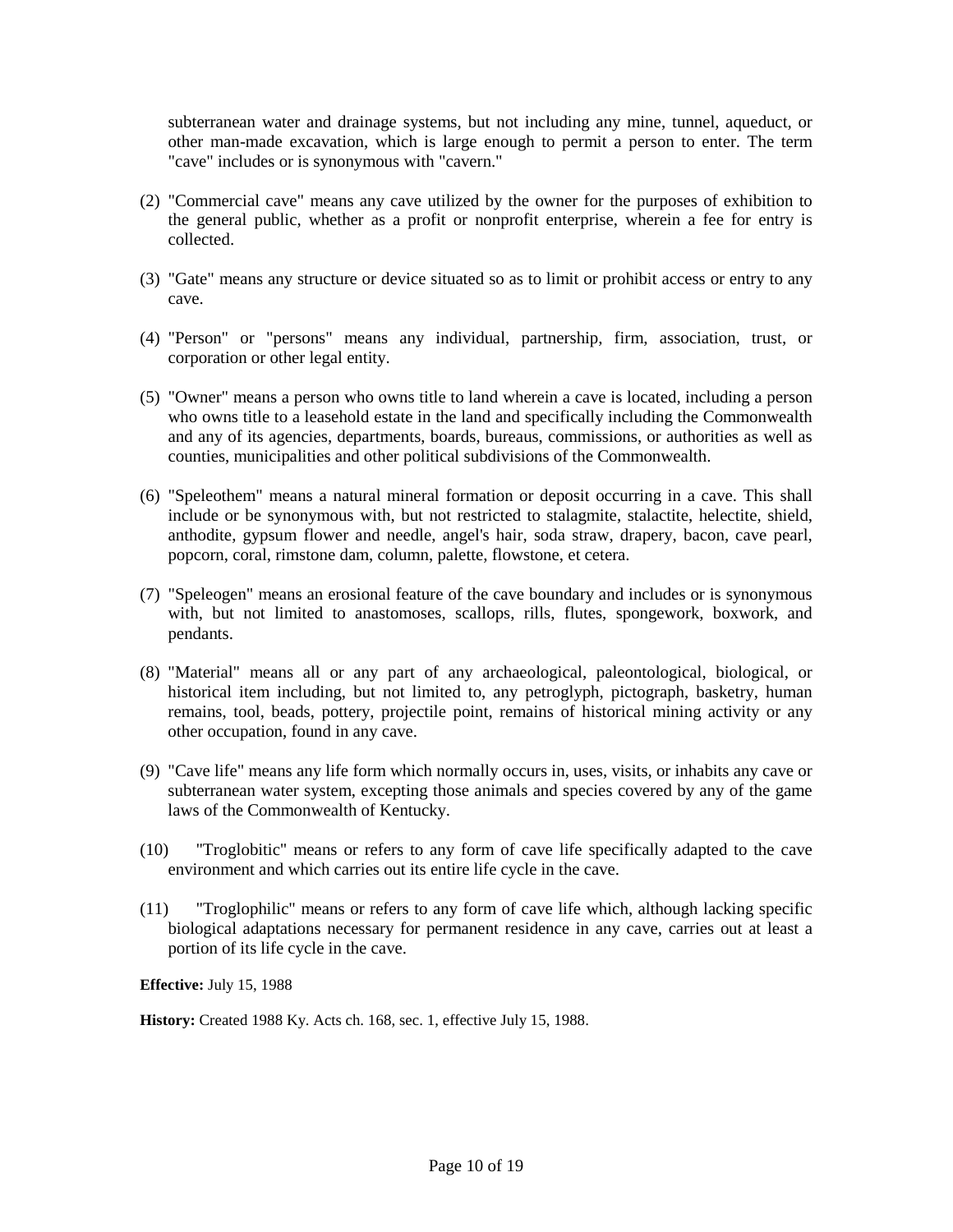## **433.873 Wrongful disturbance or damage to cave surfaces or material found therein.**

- (1) It shall be unlawful for any person, without the express, prior, written permission of the owner, to willfully and knowingly:
	- (a) Break, break off, crack, carve upon, write, burn, or otherwise mark upon, remove, or in any manner destroy, disturb, deface, mar or harm the surfaces of any cave or any material which may be found therein, notwithstanding whether such material is attached or broken, including speleothems, speleogens, and sedimentary deposits. The provisions of this section shall not prohibit minimal disturbance for scientific exploration.
	- (b) Break, force, tamper with or otherwise disturb a door, lock, gate, or other obstruction designed to control or prevent access to any cave, even though entrance thereto may not be gained.
	- (c) Place any gate or other obstruction which may restrict the movement of air or animals through such device.
	- (d) Deface, tamper with or remove a sign stating that a cave is posted or citing provisions of this chapter.
	- (e) Excavate, remove, destroy, injure, deface, or in any other manner disturb any burial grounds, historic or prehistoric resources, archaeological or paleontological site or any part thereof, including fossils, bones, relics, inscriptions, saltpeter workings, remains of historical human activity, or any other such features which may be found in any cave, except those caves owned by the Commonwealth or designated as Commonwealth archaeological sites or zones, and which are subject to the provisions of KRS 164.705 to 164.735.
- (2) The entering or remaining in a cave which has not been posted by the owner shall not by itself constitute a violation of this section.

**Effective:** July 15, 1988

**History:** Created 1988 Ky. Acts ch. 168, sec. 2, effective July 15, 1988.

### **433.875 Unlawful dumping, disposal or burning within cave.**

It shall be unlawful to store, dump, litter, dispose of or otherwise place any refuse, garbage, dead animals, sewage, toxic substances harmful to cave life or humans, or to store other such similar materials in any quantity in any cave. It shall also be unlawful to burn within a cave any material which produces any smoke or gas which is harmful to any naturally occurring organisms in the cave, except acetylene gas produced by carbide lamps.

**Effective:** July 15, 1988

**History:** Created 1988 Ky. Acts ch. 168, sec. 3, effective July 15, 1988.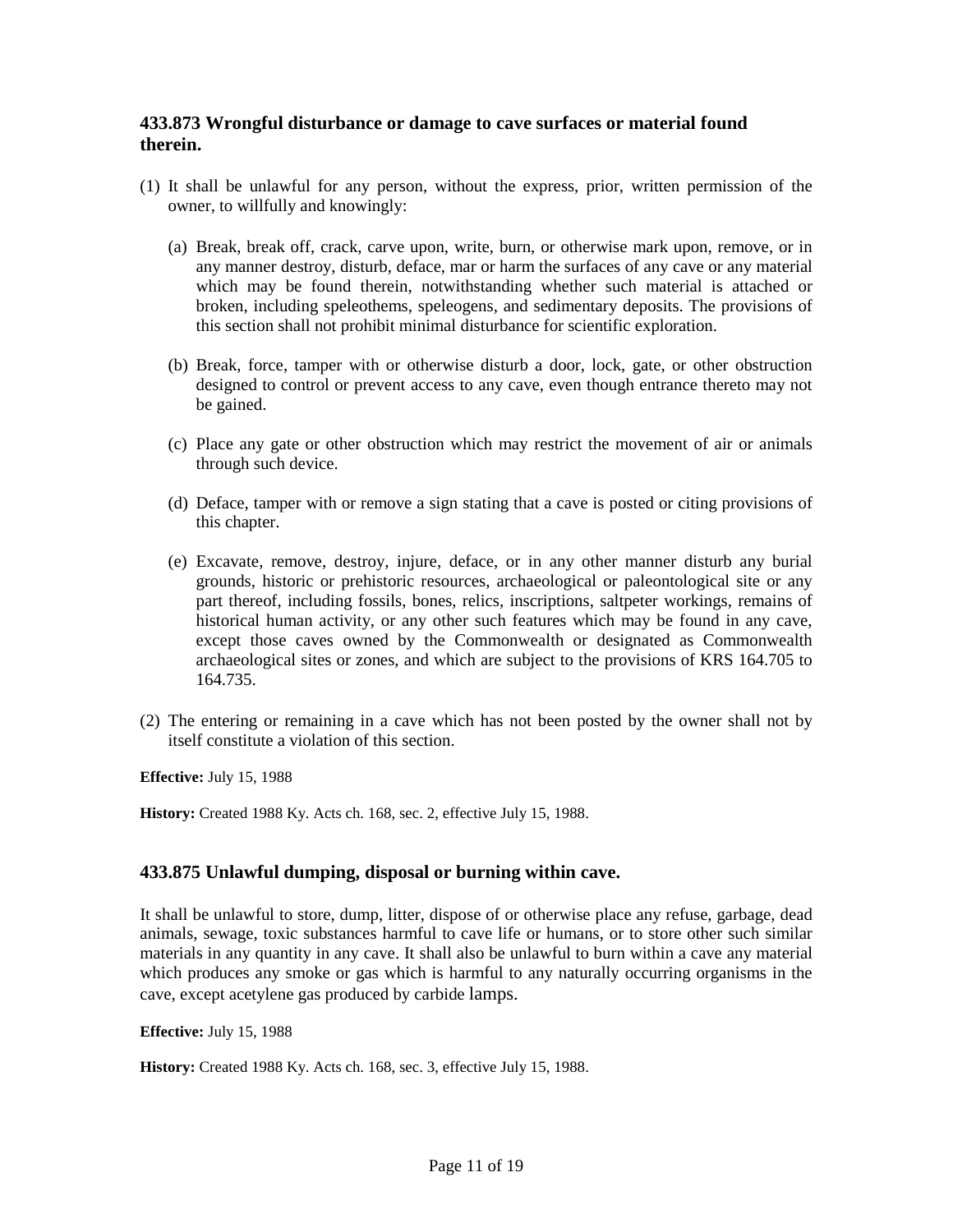### **433.877 Unlawful removal or disturbance of naturally occurring organisms in cave.**

- (1) It shall be unlawful to remove, kill, harm, or otherwise disturb any naturally occurring organism found within any cave, except for safety or health reasons. Scientific collecting permits may be obtained from the state nongame biologist.
- (2) It shall also be unlawful to collect any form of troglobitic or troglophilic cave life for commercial sale, whether or not a profit is gained by such sale.

**Effective:** July 15, 1988

**History:** Created 1988 Ky. Acts ch. 168, sec. 4, effective July 15, 1988.

## **433.879 Excavation permits -- Requirements -- Supervision by state archaeologist and Kentucky Heritage Council.**

- (1) In addition to the written permission of the owner required by KRS 433.873(1), a person shall also obtain a permit from the state archaeologist prior to excavating or removing any archaeological, paleontological, prehistoric or historic feature of any cave. The state archaeologist shall issue a permit to excavate or remove such a feature if he finds that it is in the best interest of the Commonwealth and that the applicant meets the criteria of this section and is an historic, scientific or educational institution, professional archaeologist or amateur who is qualified and recognized in the areas of field investigations or archaeology. The permit shall be issued for a period of two (2) years and may be renewed upon expiration. The permit shall not be transferable; however, the provisions of this section shall not preclude any person from working under the direct supervision of the permittee.
- (2) All field investigations, explorations or recovery operations undertaken under this section shall be carried out under the general supervision of the state archaeologist and the Kentucky Heritage Council and in a manner to ensure that the maximum amount of historic, scientific, archaeologic, and educational information may be recovered and preserved in addition to the physical recovery of objects.
- (3) A person applying for a permit pursuant to this section shall:
	- (a) Have knowledge of archaeology, paleontology or history as qualified in subsection (1) of this section;
	- (b) Provide a detailed statement to the state archaeologist giving the reasons and objectives for excavation or removal and the benefits expected to be obtained from the contemplated work;
	- (c) Provide data and results of any completed excavation, study, or collection at the first of each calendar year;
	- (d) Obtain the prior written permission of the owner if the site of the proposed excavation is on privately owned land; and
	- (e) Carry the permit while exercising the privileges granted.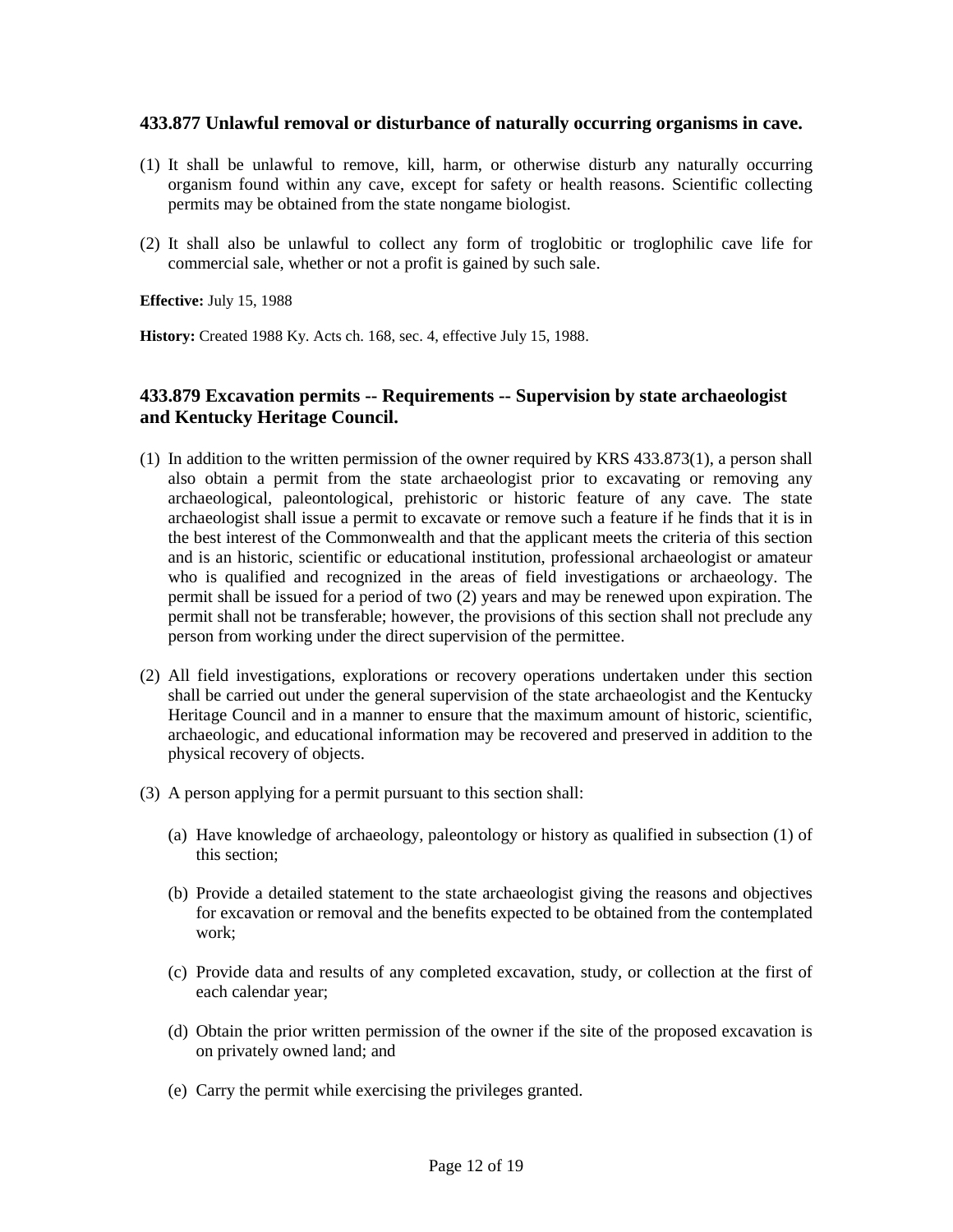**History:** Created 1988 Ky. Acts ch. 168, sec. 5, effective July 15, 1988.

### **433.881 Unlawful sale of speleothems.**

It shall be unlawful for any person to sell or offer for sale any speleothems in this Commonwealth, export them for sale outside the Commonwealth, or import speleothems into the Commonwealth for sale.

**Effective:** July 15, 1988

**History:** Created 1988 Ky. Acts ch. 168, sec. 6, effective July 15, 1988.

### **433.883 Cave owner or his agent not to be held liable.**

- (1) Neither the owner of a cave nor his authorized agents acting within the scope of their authority shall be liable for injuries sustained by any person using the cave for recreational or scientific purposes if no charge has been made for the use of the cave, notwithstanding that an inquiry may have been made as to the experience or expertise of the person or persons seeking consent.
- (2) Nothing in this section shall be construed to constitute a waiver of the sovereign immunity of the Commonwealth or any of its boards, departments, bureaus or agencies.

**Effective:** July 15, 1988

**History:** Created 1988 Ky. Acts ch. 168, sec. 7, effective July 15, 1988.

### **433.885 Penalties.**

- (1) Any violation of KRS 433.873 to 433.877 or 433.879(1) shall be punished as a Class A misdemeanor.
- (2) Any violation of KRS 433.879(3) or 433.881 shall be punished as a Class B misdemeanor.

**Effective:** July 15, 1988

**History:** Created 1988 Ky. Acts ch. 168, sec. 8, effective July 15, 1988.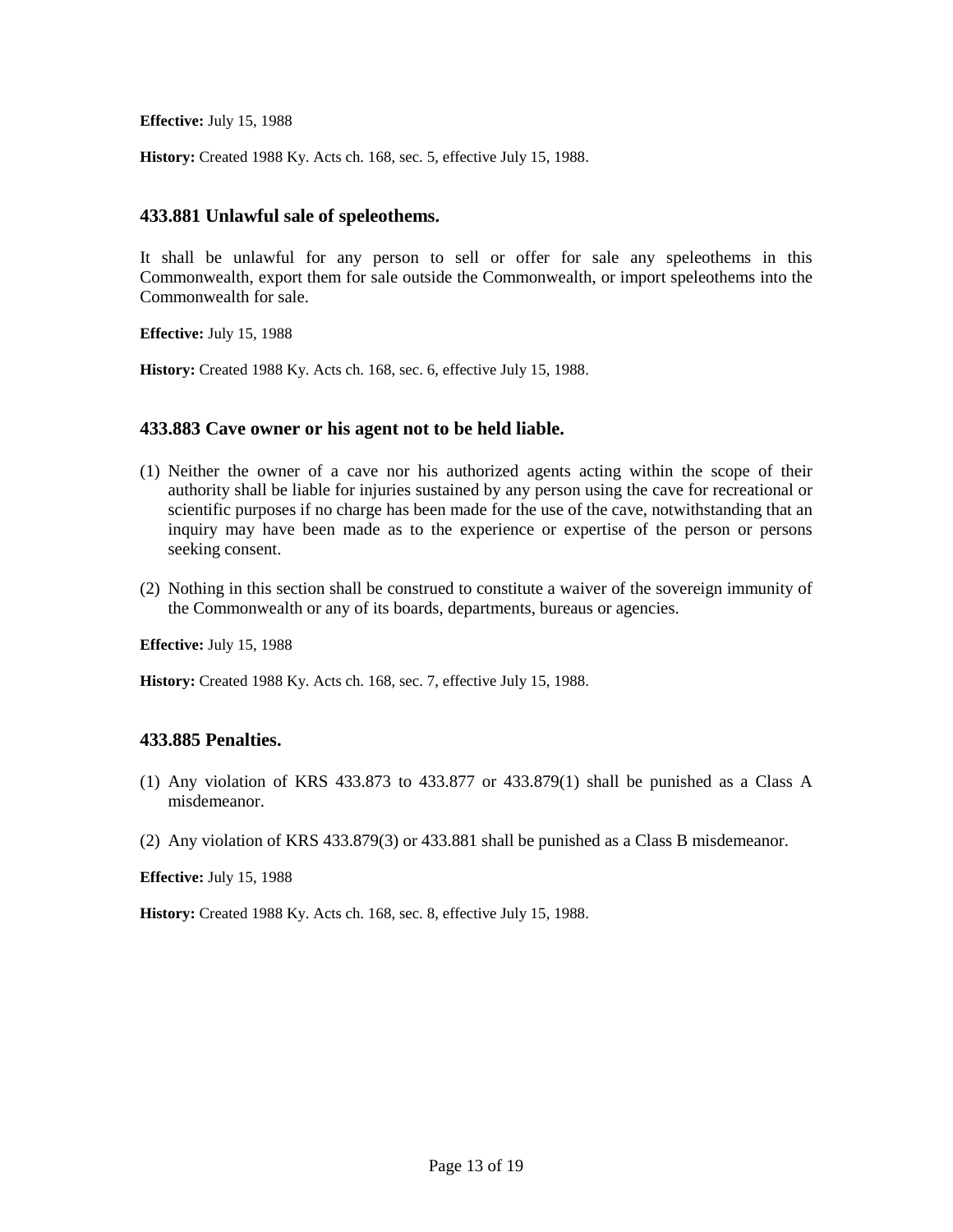## **DESECRACTION OF VENERATED OBJECTS (KRS 525.110)**

### **525.110 Desecration of venerated objects, second degree.**

- (1) A person is guilty of desecration of venerated objects in the second degree when he intentionally:
	- (a) Desecrates any public monument or object or place of worship; or
	- (b) Desecrates in a public place the national or state flag or other patriotic or religious symbol which is an object of veneration by the public or a substantial segment thereof.
- (2) Desecration of venerated objects in the second degree is a Class A misdemeanor.

**Effective:** July 14, 1992

**History:** Amended 1992 Ky. Acts ch. 420, sec. 3, effective July 14, 1992. –Amended 1988 Ky. Acts ch. 119, sec. 2, effective March 30, 1988. -- Created 1974 Ky. Acts ch. 406, sec. 221, effective January 1, 1975.

# **VIOLATING GRAVES (KRS 525.115)**

### **525.115 Violating graves.**

- (1) A person is guilty of violating graves when he intentionally:
	- (a) Mutilates the graves, monuments, fences, shrubbery, ornaments, grounds, or buildings in or enclosing any cemetery or place of sepulture; or
	- (b) Violates the grave of any person by destroying, removing, or damaging the headstone or footstone, or the tomb over the enclosure protecting any grave; or
	- (c) Digs into or plows over or removes any ornament, shrubbery, or flower placed upon any grave or lot.
- (2) The provisions of subsection (1) of this section shall not apply to ordinary maintenance and care of a cemetery nor the removal and relocation of graves pursuant to procedures authorized by and in accordance with applicable statutes.
- (3) Violating graves is a Class D felony.
- (4) The court shall order the defendant to restore the cemetery to its pre-damage condition.

**Effective:** July 15, 2002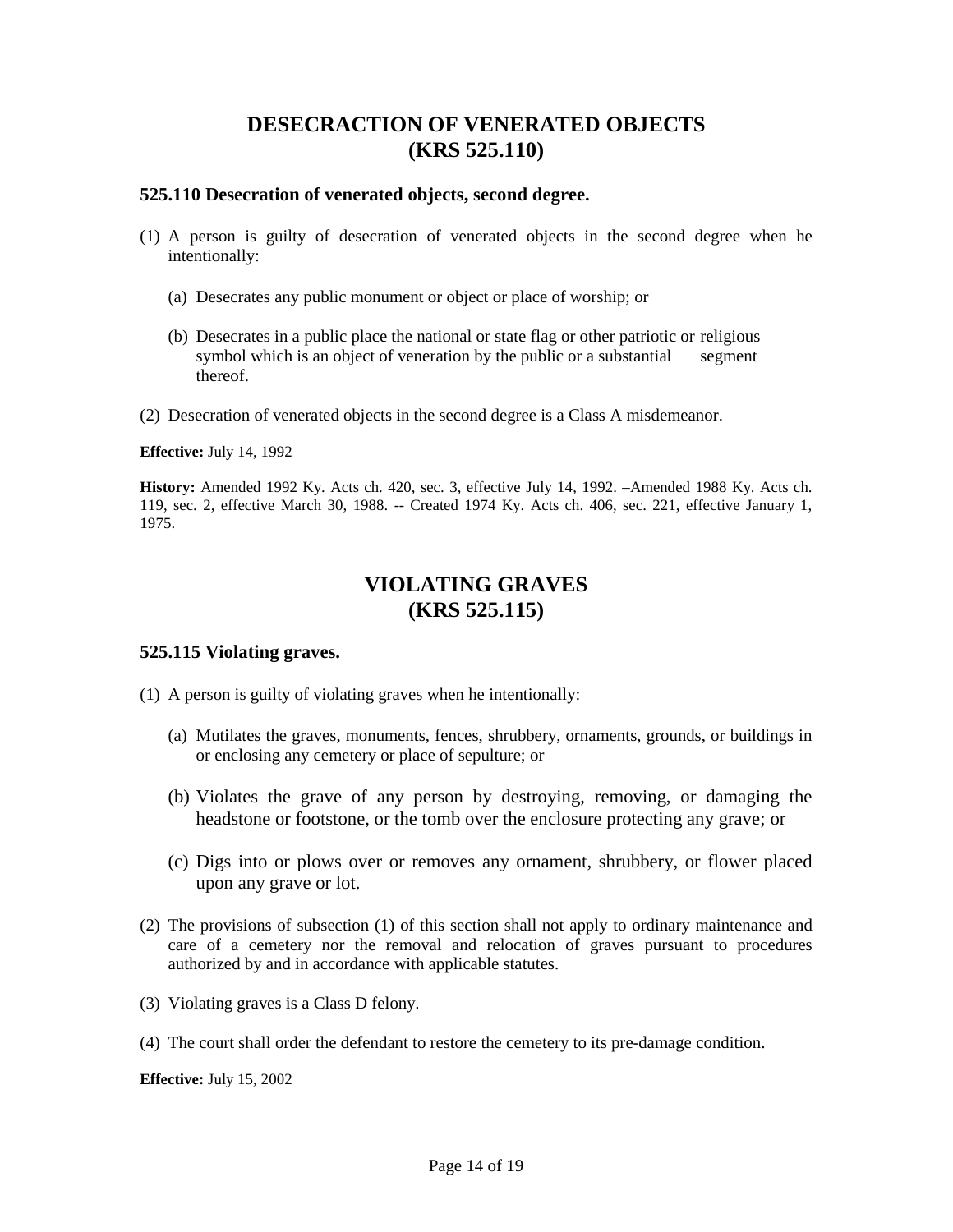**History:** Amended 2002 Ky. Acts ch. 276, sec. 7, effective July 15, 2002. – Amended 2000 Ky. Acts ch. 123, sec. 1, effective July 14, 2000. -- Created 1992 Ky. Acts ch. 420, sec. 2, effective July 14, 1992.

## **ABUSE OF A CORPSE (KRS 525.120)**

#### **525.120 Abuse of corpse.**

- (1) A person is guilty of abuse of a corpse when except as authorized by law he intentionally treats a corpse in a way that would outrage ordinary family sensibilities. A person shall also be guilty of abuse of a corpse if that person enters into a contract and accepts remuneration for the preparation of a corpse for burial or the burial or cremation of a corpse and then deliberately fails to prepare, bury, or cremate that corpse in accordance with that contract.
- (2) Abuse of a corpse is a Class A misdemeanor, unless the act attempted or committed involved sexual intercourse or deviate sexual intercourse with the corpse or the deliberate failure to prepare, bury, or cremate a corpse after the acceptance of remuneration in accordance with any contract negotiated, in which case it is a Class D felony.

**Effective:** July 15, 2002

**History:** Amended 2002 Ky. Acts ch. 276, sec. 8, effective July 15, 2002. – Amended 2000 Ky. Acts ch. 490, sec. 1, effective July 14, 2000. -- Created 1974 Ky. Acts ch. 406, sec. 222, effective January 1, 1975.

## **NOTIFICATION OF LEGAL AUTHORITIES WHEN HUMAN REMAINS ARE DISCOVERED (KRS 72.020)**

When archaeologists discover human remains, they are required notify appropriate law enforcement officials and the county coroner. Ostensibly this is intended to verify that the remains are not associated with a recent murder. The law applies to any individual, hospital, or institution that finds human remains. This law can be applied to artifact collectors who excavate an archaeological site and find human skeletal material.

## **72.020 Duty of person, hospital, or institution finding or possessing dead body -- Duties of coroner, law enforcement officer, embalmer, funeral director, or ambulance service.**

(1) Any person, hospital, or institution, finding or having possession of the body of any person whose death occurred under any of the circumstances defined in subsections (1) through (12) of KRS 72.025, shall immediately notify the coroner, or his deputy, and a law enforcement agency, which shall report to the scene within a reasonable time. No person shall remove the body or remove anything from the body until directed to do so by the coroner or his deputy, after the law enforcement agency is present or has failed, within a reasonable period of time, to respond.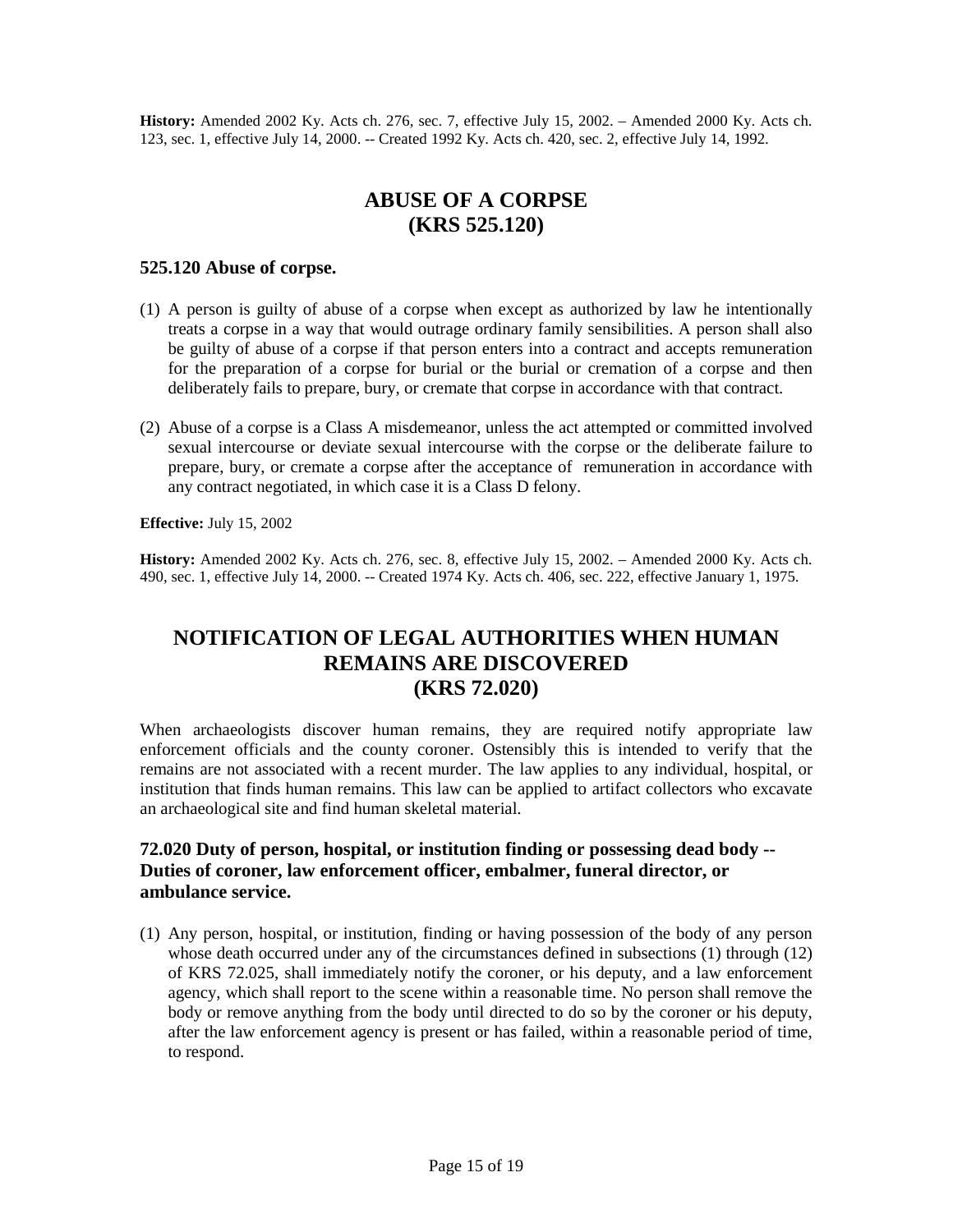- (2) The coroner shall take possession of any objects, medical specimens, or articles which, in his opinion, may be helpful in establishing the cause of death, and he can make or cause to be made such tests and examinations of said objects as may be necessary or useful in determining the cause of death. In the event that a criminal prosecution arises, all such objects and articles together with reports of any examinations made upon them, shall be retained by the coroner until their production in evidence is required by the prosecuting authority, unless otherwise directed by written order of the court in which such prosecution is pending.
- (3) Upon final disposition of each criminal prosecution under this section, the court shall by appropriate written order dispose of all objects retained under the provisions of this section.
- (4) If the law enforcement officer at the scene has probable cause to believe that one of the conditions in subsection (1) of this section exists and the coroner refuses to require a postmortem examination, the officer shall immediately notify the county or Commonwealth attorney who may proceed pursuant to KRS 72.445.
- (5) In all cases listed under KRS 72.025 in which a licensed embalmer, funeral director, or ambulance service is notified and is the first person at the scene of death other than private citizens, he shall notify the coroner and if the death appears to fall within the categories established in subsections (1) through (12) of KRS 72.025, he shall notify a local law enforcement agency.

**History:** Amended 1982 Ky. Acts ch. 195, sec. 2, effective July 15, 1982. – Amended 1978 Ky. Acts ch. 93, sec. 7, effective June 17, 1978. -- Amended 1964 Ky. Acts ch. 127, sec. 1. -- Recodified 1942 Ky. Acts ch. 208, sec. 1, effective October 1, 1942, from Ky. Stat. sec. 528.

# **KENTUCKY MILITARY HERITAGE COMMISSION** (KRS 171.780-788)

The 2002 session of the General Assembly of the Commonwealth of Kentucky enacted the Kentucky Military Heritage Act which created a new section of KRS 171 and established the Kentucky Military Heritage Commission as an independent agency of the Commonwealth of Kentucky and attached it to the Kentucky Heritage Council for administrative and support purposes.

The Kentucky Military Heritage Commission consists of the Adjutant General, the State Historic Preservation Officer, the Director of the Kentucky Historical Society, the Executive Director of the Commission on Military Affairs, and the Commissioner of the Department of Veteran's Affairs.

The Commission shall receive requests for designation of a geographic site as a military heritage site and for designation of an object as a military heritage object. These designations mean that the site or object cannot be destroyed, removed, or significantly altered, other than for repair or renovation, without the written consent of the Commission. Failure to do so is a Class A misdemeanor for the first offense and a Class D felony for each subsequent offense.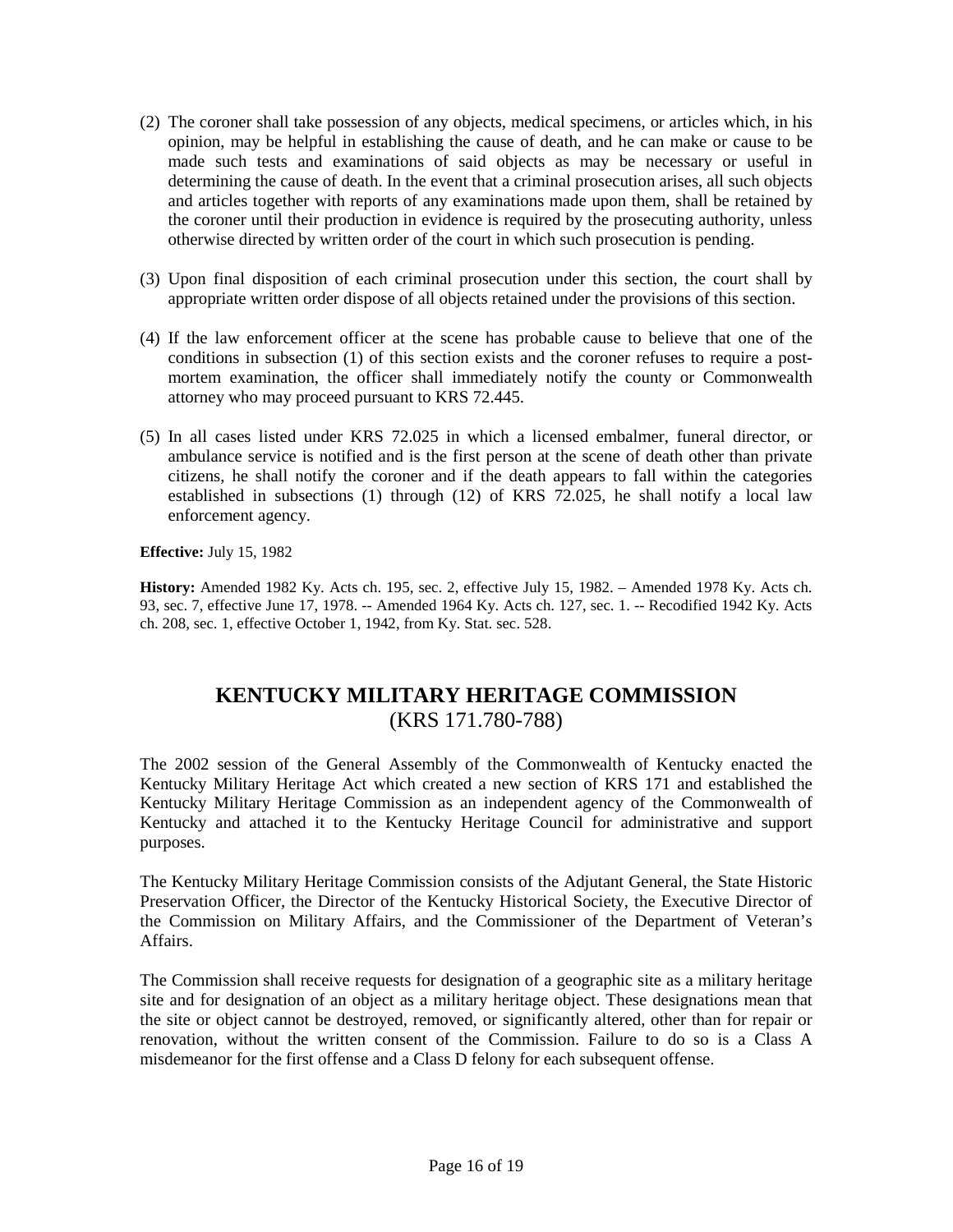## **171.780 Definitions for KRS 171.780 to 171.788.**

As used in KRS 171.780 to KRS 171.788, unless the context otherwise requires:

- (1) "Commission" means the Kentucky Military Heritage Commission.
- (2) "Military heritage" means any peacetime, wartime, or other military activity engaged in by any or all of the thirteen (13) original colonies prior to the creation of the United States, activities engaged in by the United States, activities engaged in by the Confederate States of America, and activities of the Kentucky Militia, the Kentucky National Guard, the Kentucky Air National Guard, and any other military, quasimilitary, or partisan unit operating under the jurisdiction of the Commonwealth, or which operated within the Commonwealth. It includes, but is not limited to, the activities of any person who was born in Kentucky, who was a resident of Kentucky, or whose remains are interred in Kentucky as well as the activities of formal or informal military units, paid or volunteer.
- (3) "Military heritage site" means any historic geographic site of military heritage significance declared as such by the commission, pursuant to KRS 171.782, 171.784, and 171.786.
- (4) "Military heritage object" means any building, fortification, statue, monument, marker, work of art, flag, aircraft, field piece, item of military equipment, weapon, or other physical object of military heritage significance declared as such by the commission, pursuant to KRS 171.782, 171.784, and 171.786, including but not limited to buildings, sites, and other landmarks.

**Effective:** July 15, 2002

**History:** Created 2002 Ky. Acts ch. 40, sec. 1, effective July 15, 2002.

## **171.782 Kentucky Military Heritage Commission -- Membership -- Request for designation of sites and objects -- Administrative regulations -- Funding -- Employees.**

- (1) The Kentucky Military Heritage Commission is hereby established as an independent agency of the Commonwealth of Kentucky which is attached to the Kentucky Heritage Council for administrative and support purposes. The Heritage Council may request and receive additional administrative aid and support from the Kentucky Historical Society, the Department of Military Affairs, the Commission on Military Affairs, and the Department of Veterans' Affairs.
- (2) The Kentucky Military Heritage Commission shall consist of the adjutant general, the Director of the Kentucky Historical Society, the state historic preservation officer, the executive director of the commission on Military Affairs, and the commissioner of the Department of Veterans' Affairs.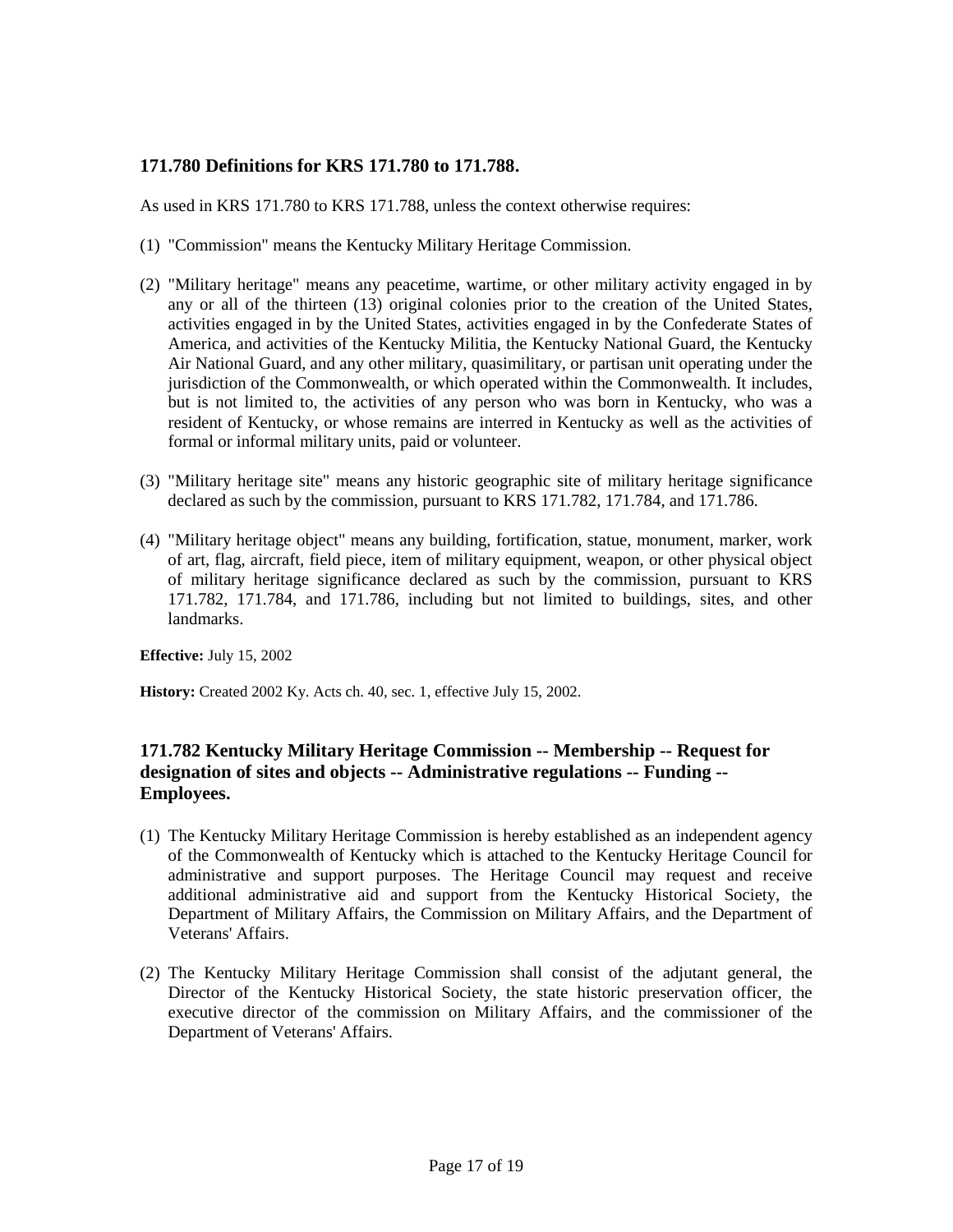- (3) The commission shall receive requests for designation of a geographic site as a military heritage site and for designation of an object as a military heritage object in accordance with KRS 171.780 to 171.788 and the administrative regulations promulgated thereunder.
- (4) The commission shall promulgate administrative regulations necessary to carry out KRS 171.780 to 171.788 and to protect military heritage sites and military heritage objects.
- (5) The commission may seek funding from any source, public or private, and may expend funds for the operation of the commission and for the protection of military heritage sites and military heritage objects.
- (6) The commission may employ such persons as it deems necessary, consistent with available funding, to carry out the duties of the commission.

**History:** Created 2002 Ky. Acts ch. 40, sec. 2, effective July 15, 2002.

### **171.784 Nomination of locations and objects for military heritage designation -- Recession.**

- (1) Any person or organization may nominate a geographic location for designation as a military heritage site or to rescind a designation as a military heritage site.
- (2) Any person or organization may nominate an object for designation as a military heritage object or to rescind a designation as a military heritage object.
- (3) Private property shall not be designated as a military heritage site or as a military heritage object unless:
	- (a) The nomination is made by the owner of the property if held by a single owner or by all owners of the property if the property is held jointly; or
	- (b) The nomination is approved, in writing, by the owner of the property if held by a single owner or by all owners of the property if the property is held jointly.
- (4) The commission shall promulgate administrative regulations with regard to the process of designation of a military heritage site and a military heritage object and the characteristics of a qualifying site and qualifying object.
- (5) The commission shall meet not less than two (2) times per year to act upon nominations of geographic locations proposed as military heritage sites and nominations of objects as military heritage objects. The commission at any meeting may also act on requests to rescind any designation of a military heritage site or military heritage object.
- (6) To designate a site as a military heritage site or to designate an object as a military heritage object requires a majority vote of the members of the commission.